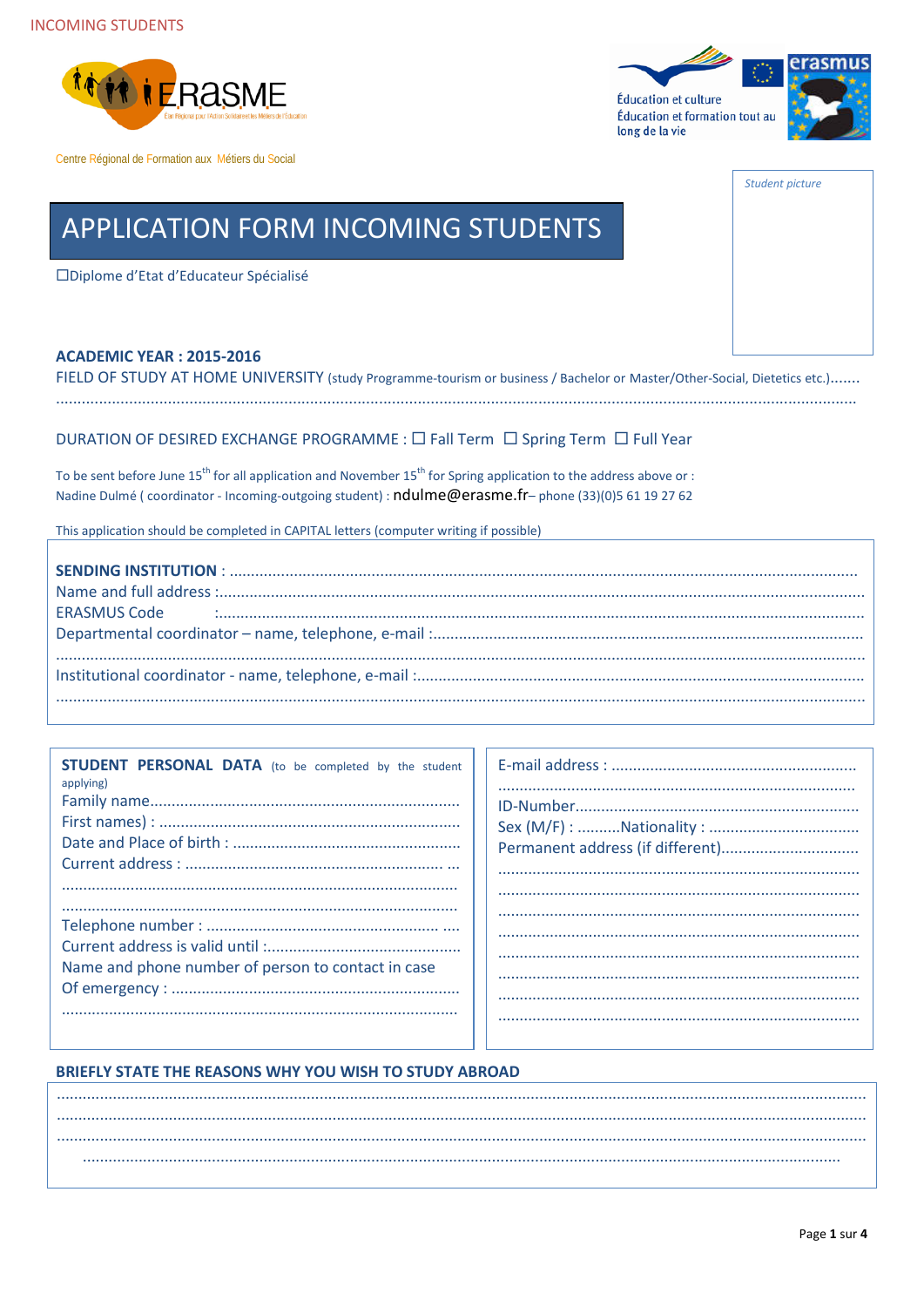



## **LANGUAGE COMPETENCE**

| Other languages                                                                                                      | I have sufficient knowledge to follow |           | I need some extra preparation |           |
|----------------------------------------------------------------------------------------------------------------------|---------------------------------------|-----------|-------------------------------|-----------|
|                                                                                                                      | <b>lectures</b>                       |           |                               |           |
|                                                                                                                      | <b>YES</b>                            | <b>NO</b> | <b>YES</b>                    | <b>NO</b> |
|                                                                                                                      |                                       |           |                               |           |
|                                                                                                                      |                                       |           |                               |           |
|                                                                                                                      |                                       |           |                               |           |
|                                                                                                                      |                                       |           |                               |           |
| Students interested in studying at the Institut Limayrac will have to provide proof of a French Level of at least B1 |                                       |           |                               |           |

**PREVIOUS AND CURRENT STUDIES**

| Have you already been studying abroad YES $\Box$ NO $\Box$                                                             |
|------------------------------------------------------------------------------------------------------------------------|
|                                                                                                                        |
|                                                                                                                        |
| Please attach a Transcript of records including full details of previous and current higher education studies. Details |
| not known at the time of application may be provides at a later stage.                                                 |

#### **WORK EXPERIENCE RELATED TO CURRENT STUDIES**

| Work experience/position | Company/organization | <b>Dates</b> | Country |
|--------------------------|----------------------|--------------|---------|
|                          |                      | <br>         |         |
|                          |                      |              |         |

| To be completed and signed by the SENDING INSTITUTION |                                                                                                      |
|-------------------------------------------------------|------------------------------------------------------------------------------------------------------|
| LIMAYRAC - Toulouse – France                          | I confirm that the above mentioned student has been nominated as an exchange student to the INSTITUT |
|                                                       |                                                                                                      |
|                                                       |                                                                                                      |
|                                                       |                                                                                                      |
|                                                       |                                                                                                      |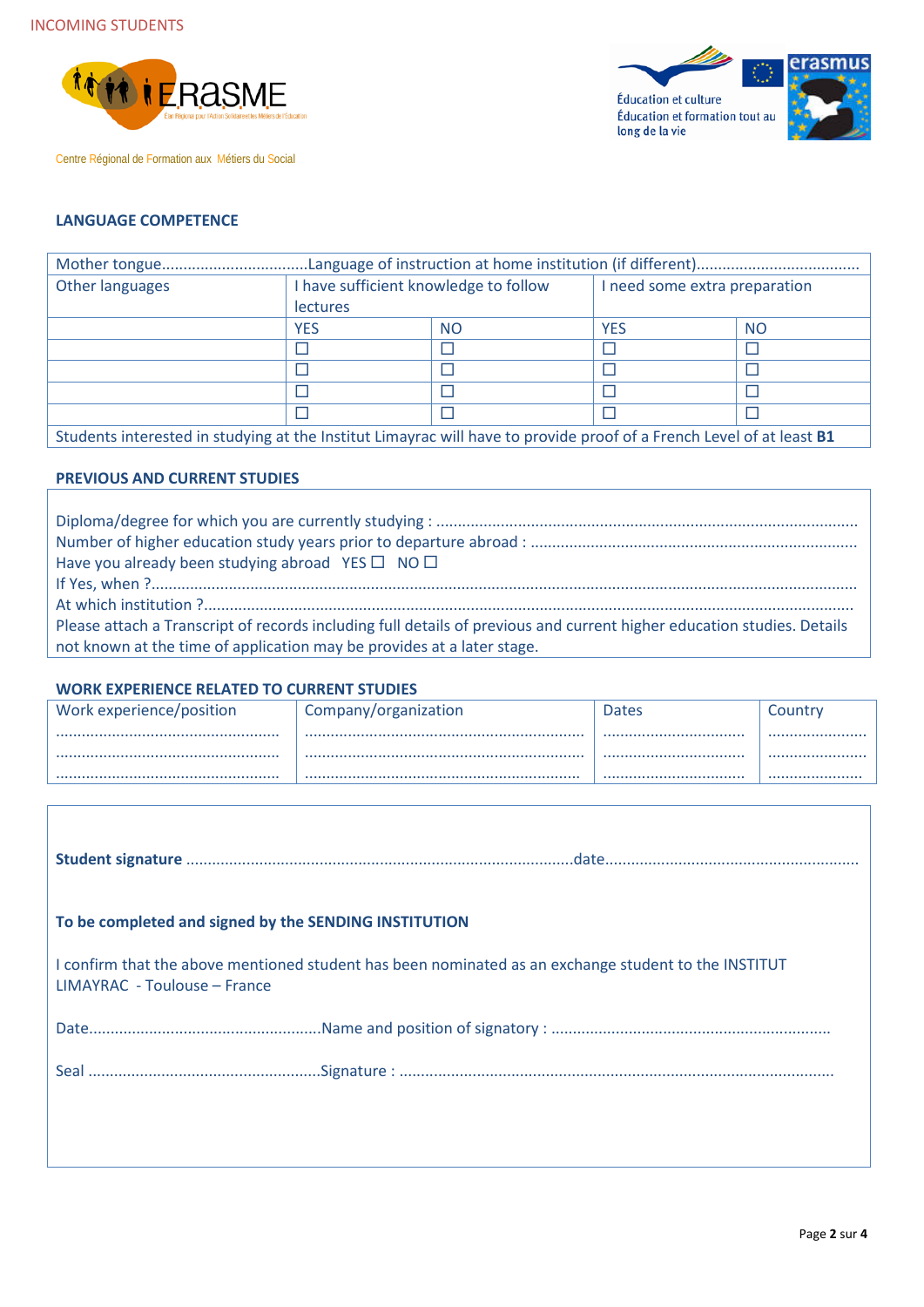



# **CHECKLIST FOR INTERNATIONAL EXCHANGE STUDENTS**

Dear Students,

We would like to thank you for your interest for Institut Limayrac in Toulouse and we look forward to welcoming you as one of our students. In order to apply for your Erasmus mobility you are kindly requested to submit the following documents

- 1. The **Student Application** Form for Erasmus students fully completed (if not yet completed).
- 2. A **transcript of records** provided by your institution presenting your academic performances before your mobility.
- 3. The **PROVISIONAL Learning Agreement** fully completed (you'll find on our website the list of the courses in Bachelor in Tourism as well as the courses in Bachelor in Marketing and Communication) Please note that courses last from September until February (only one semester). Spring semester is for the student's internships.
- 4. Proof of your **level in French** (minimum level required : B1)
- 5. The document "**Erasmus rules**" duly signed (and read).
- 6. A **curriculum Vitae.**
- 7. Sending institution **statement of participation** in the Erasmus mobility programme.
- 8. A Copy of health insurance policy or European card or private **insurance**.
- 9. One passport size **photograph.**
- 10. Please bring any document proving that you possess a **civil liability insurance.**

The application form and "rules for Erasmus students", learning agreement must be sent to the following address by email : ndulme@erasme.fr

For accommodation information Nadine Dulmé [ndulme@erasme.fr](mailto:ndulme@erasme.fr) 0033 561192762 will contact you in June/July. Your accommodation will be chosen according to the information you have given on the application form. If you have decided to find an accommodation by yourself please inform the international department [ndulme@erasme.fr](mailto:ndulme@erasme.fr) 0033 561192762